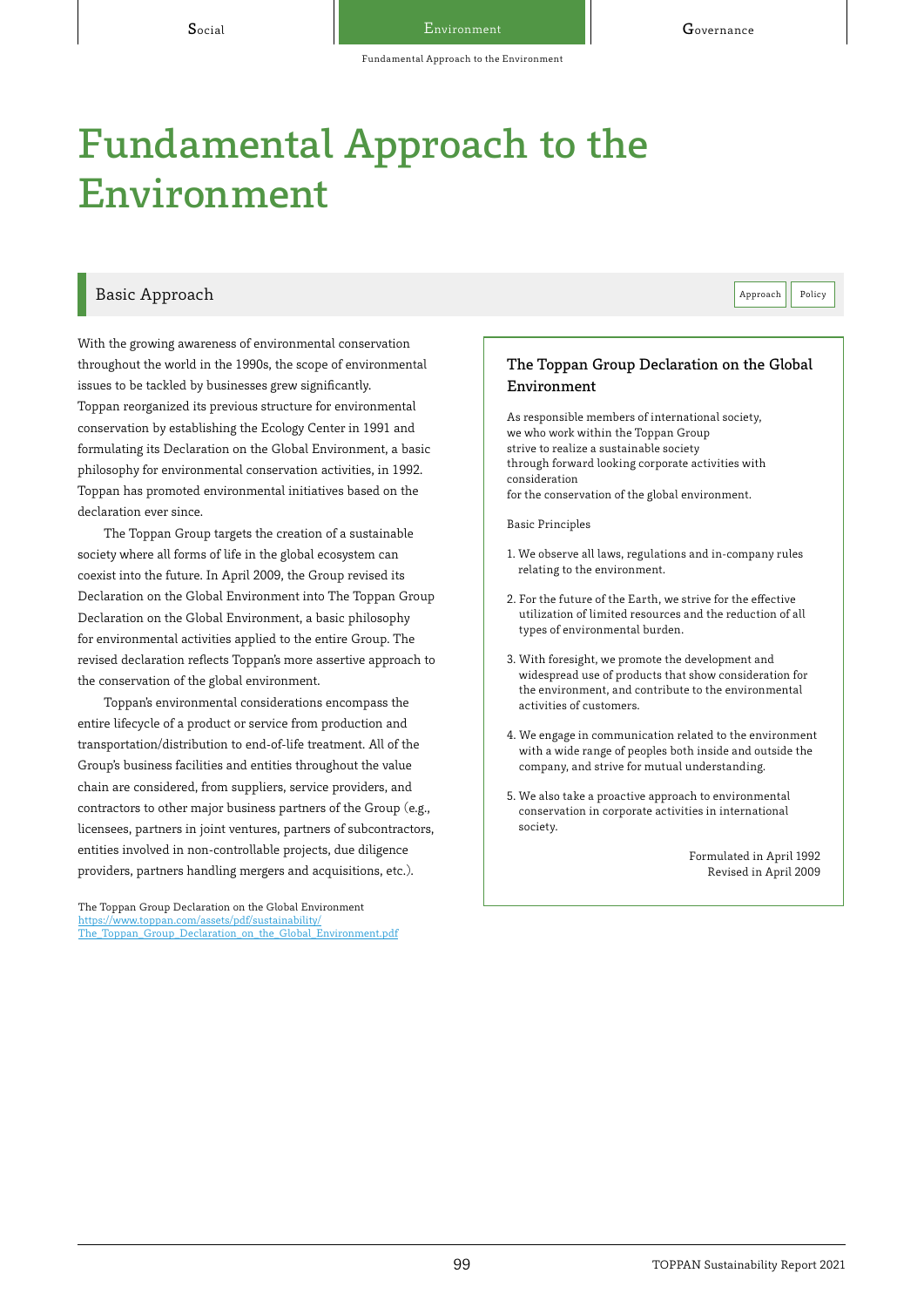Fundamental Approach to the Environment

Promotion Framework Approach Approach Approach Approach Approach Approach Approach Approach Approach Approach Approach Approach Approach Approach Approach Approach Approach Approach Approach Approach Approach Approach Appr

framework

#### ■ Promotion Structure

The Board of Directors is the highest-level body responsible for the Toppan Group's environmental management. The board appoints a director to head the Ecology Center, an organization that oversees Toppan's environmental conservation initiatives by supervising, evaluating, and verifying environmental activities undertaken throughout the Group and reporting results to the Board of Directors.

The Toppan Group has established an environmental conservation framework in which the heads of every division, Group company, and operational site are positioned as the personnel chiefly responsible for environmental efforts. These heads appoint Environmental Management Officers to steer the actual implementation of conservation activities carried out at their sites and collaborate to propel environmental initiatives throughout the divisions.

To accelerate the initiatives, these officers have set up Ecoprotection Promotion Committees, bodies composed of persons relevant to the environment across the departments. The committees promote environmental conservation activities at Group sites and manage progress. For advanced environmental

#### ■ Managing Climate Change Risks

The Toppan Group has set up a TCFD\* Working Group composed of personnel from relevant head office divisions under the Sustainability Promotion Committee to address the risks and opportunities presented by climate change. The working group employs scenario analysis to identify significant risks and opportunities and perform evaluations focused chiefly on the financial impacts of climate change on the Group.

\*Task Force on Climate-related Financial Disclosures

measures, the committees have convened multiple subcommittees to formulate necessary responses to specific environmental issues. Energy Subcommittees, for example, pursue energy-saving efforts to help mitigate global warming.

Environmental Management Structure

| <b>Board of Directors</b>                  |  |  |  |  |
|--------------------------------------------|--|--|--|--|
| Director in charge of the Ecology Center   |  |  |  |  |
| <b>Ecology Center</b>                      |  |  |  |  |
|                                            |  |  |  |  |
| <b>Operational sites</b>                   |  |  |  |  |
| <b>Environmental Management Officers</b>   |  |  |  |  |
| <b>Eco-protection Promotion Committees</b> |  |  |  |  |
| Subcommittees                              |  |  |  |  |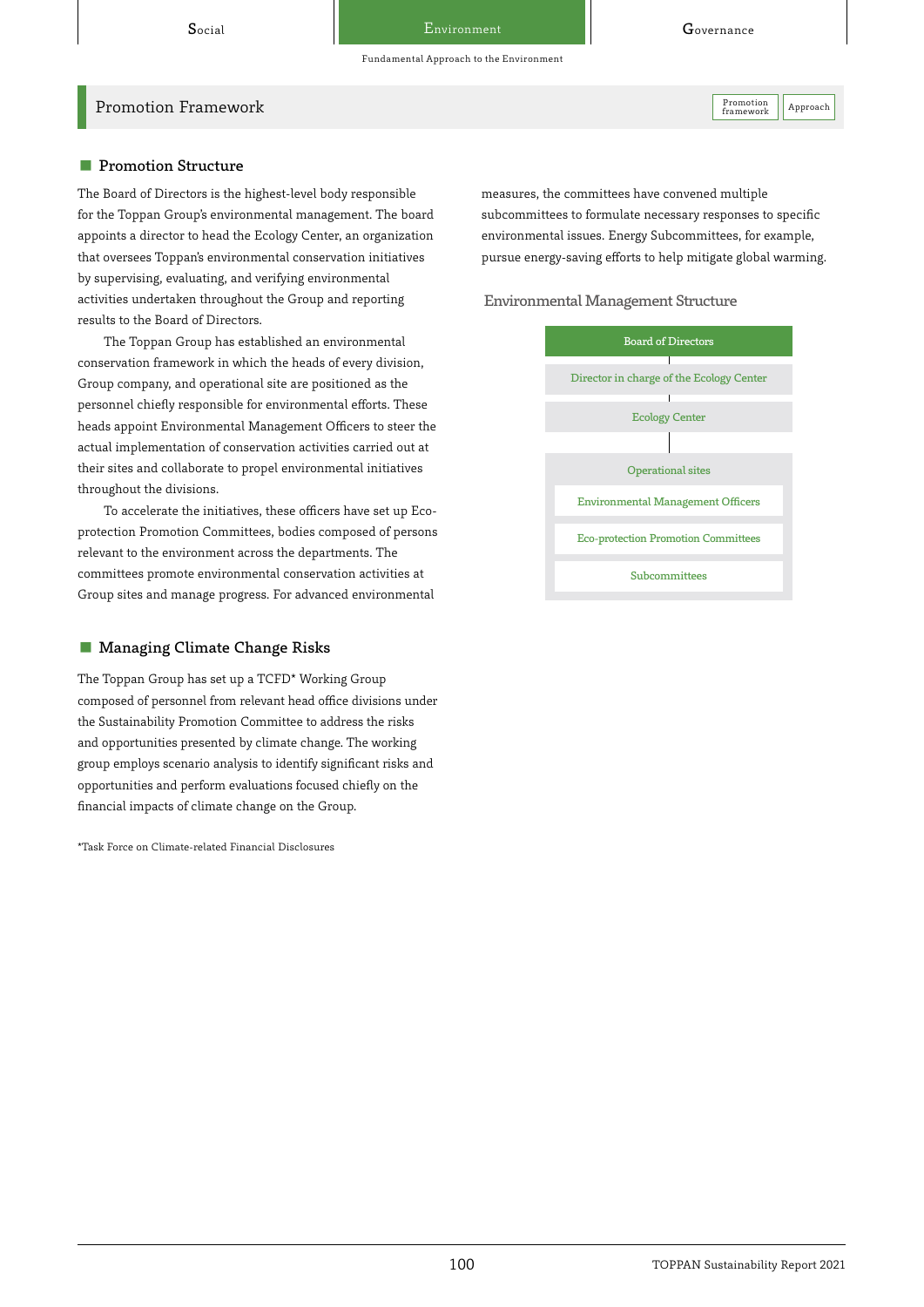Promotion<br>framework

Fundamental Approach to the Environment

#### Environmental Management System and System Control of the System of the System Promotion System Promotion System

The Toppan Group has established environmental management systems (EMSs) based on ISO 14001.

A PDCA cycle of planning, support and operation, performance evaluation, and improvement serves as a core part of the ISO 14001-based EMSs to ensure ongoing improvement.

Group sites maintain their EMSs through management system audits by ISO 14001 registrars, internal environmental audits (of legal compliance) by the Ecology Center, and other internal environmental audits at individual sites.

The Ecology Center aggregates environmental performance data (for details, see the "List of Indicators Assured by an Independent Assurance Provider" on page 153) as the organization responsible for overseeing the Toppan Group's environmental conservation activities. The aggregation results are assured by KPMG AZSA Sustainability Co., Ltd. (an independent assurance provider) and reported to the Board of Directors. The center discloses the verified performance data via the Toppan corporate website and other communication

channels.

For environmental targets, in particular, the Ecology Center decides a set of site-specific, single-year targets based on the Groupwide targets and develops current-year measures with authorization from the Board of Directors. These site-specific targets are treated as key performance indicators for managing the progress of environmental conservation activities carried out at individual sites. The Ecology Center also manages the monitoring of soil and groundwater pollution, ascertains the results, and discloses the details.

More details on ISO 14001 EMS certification in the Toppan Group (in Japanese) [https://www.toppan.co.jp/about-us/our-corporate-approach/iso/](https://www.toppan.co.jp/about-us/our-corporate-approach/iso/iso14001.html) iso14001.html

- [Independent Assurance Report \(see page 154\)](https://toppan.com/assets/en/pdf/sustainability/2021/csr2021_detail-ja.pdf#page=154)
- [Monitoring soil and groundwater pollution \(see page 123\)](https://toppan.com/assets/en/pdf/sustainability/2021/csr2021_detail-ja.pdf#page=123)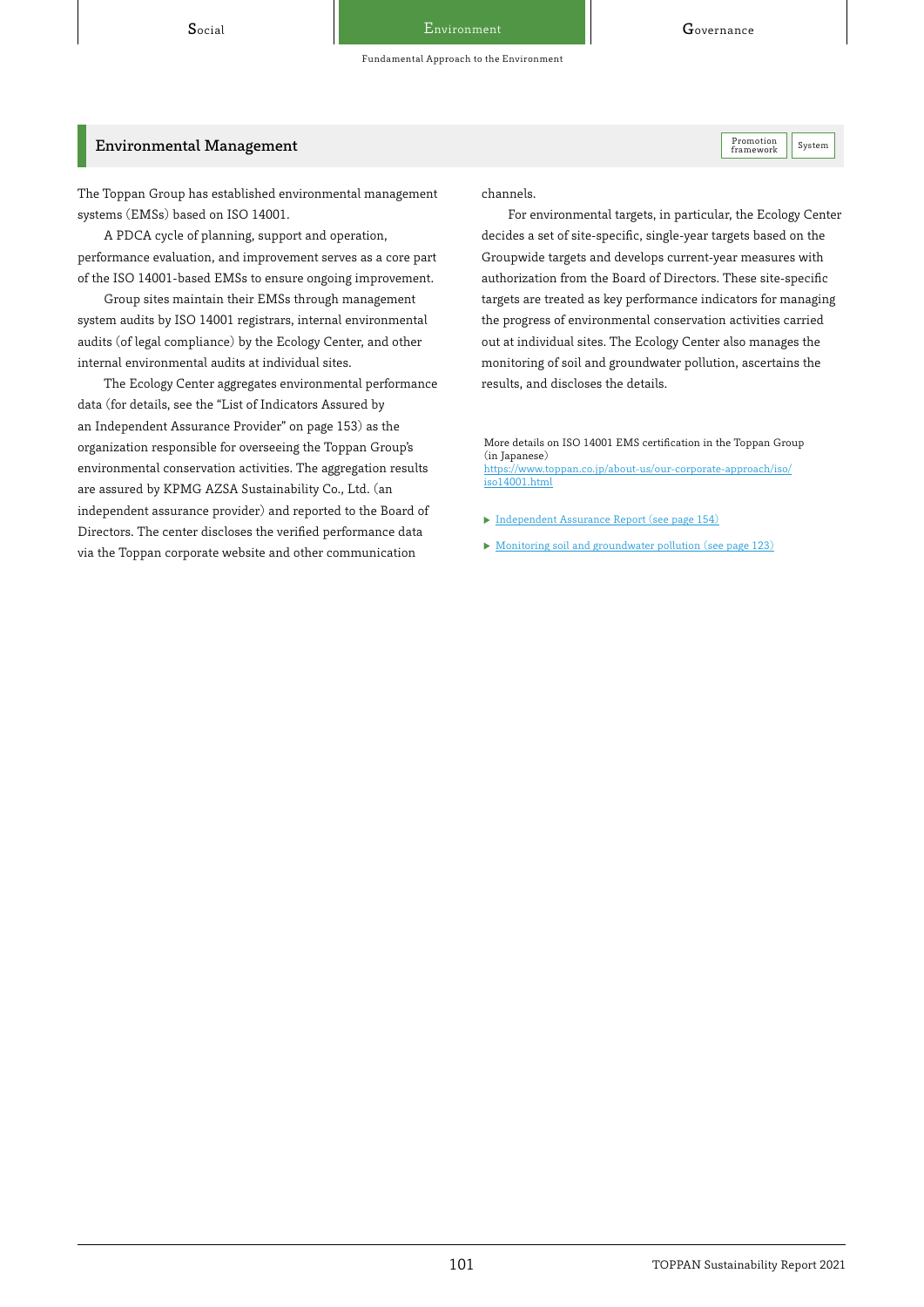Fundamental Approach to the Environment

#### Management Cycle under ISO 14001:2015



Numbers of Internal Environmental Audits and Issues in Need of Improvement (Fiscal 2020)

Activity results, performance data

| Domestic sites audited                                               | 57 sites  |
|----------------------------------------------------------------------|-----------|
| $\,$ Issues in need of improvement identified at domestic sites $\,$ | 55 issues |
| Domestic sites reviewed                                              | 1 site    |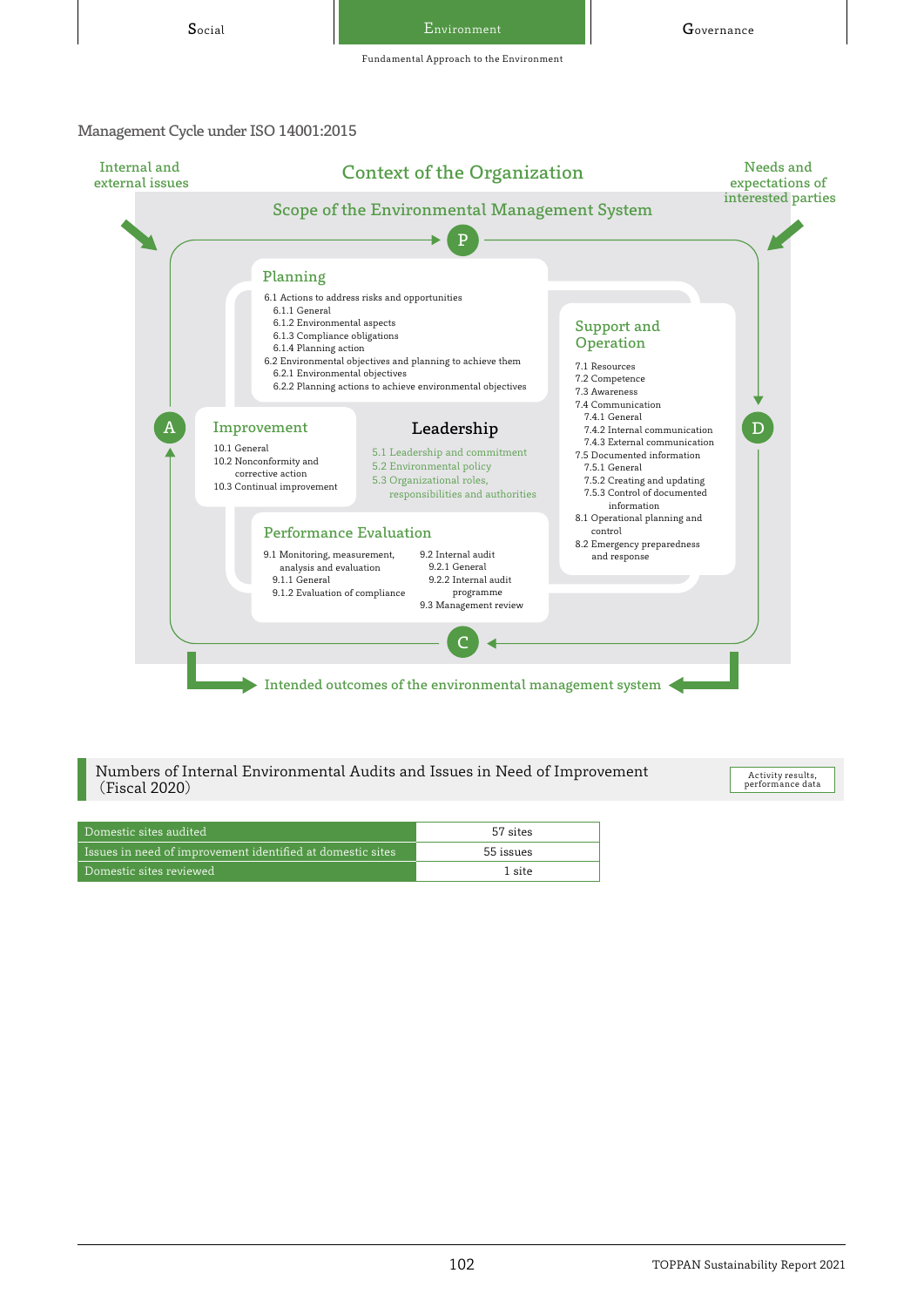# ISO 14001 Certification (54 systems at 92 sites, as of March 31, 2021)

Activity results,<br>performance data

#### ISO 14001 Certification Obtained at Toppan Inc. and Domestic Manufacturing Subsidiaries (subject to the medium-term environmental targets)

| Operational Site (Division or Manufacturing Subsidiary)                                                                        | Registrar             | Registration Date |
|--------------------------------------------------------------------------------------------------------------------------------|-----------------------|-------------------|
| Electronics Division                                                                                                           | <b>JOA</b>            | <b>July 1998</b>  |
| Environmental Design Subdivision [Kashiwa Plant and Satte Plant of Toppan Decor Products Inc.] (Living &<br>Industry Division) | GCC                   | March 2000        |
| Tokyo-based sites (Information & Communication Manufacturing Subdivision)                                                      | SAI GLOBAL            | February 2002     |
| Fukusaki Plant [including Fukusaki Plant of Toppan Plastic Co., Ltd.] (Toppan Packaging Products Co., Ltd.)                    | <b>JOA</b>            | <b>July 2002</b>  |
| Takino Site                                                                                                                    | <b>JOA</b>            | October 2002      |
| Azusawa Site, Atago Site, Kawaguchi Site, Sagamihara Site, Numazu Site (Toppan Logistics Co., Ltd.)                            | GCC                   | October 2002      |
| Gunma Central Plant (Toppan Packaging Products Co., Ltd.)                                                                      | <b>JOA</b>            | <b>July 2003</b>  |
| Mito Plant (Toppan Prosprint Co., Ltd.)                                                                                        | GCC                   | January 2004      |
| Fukuyama Plant (Toppan Communication Products Co., Ltd.)                                                                       | GCC                   | October 2004      |
| Higashinihon Subdivision                                                                                                       | GCC                   | March 2005        |
| Toppan Technical Research Institute                                                                                            | <b>JOA</b>            | May 2005          |
| Sapporo Plant, Chitose Plant (Hokkaido Subdivision)                                                                            | GCC                   | <b>June 2005</b>  |
| Satte Plant (Toppan Plastic Co., Ltd.)                                                                                         | SAI GLOBAL            | December 2006     |
| Ranzan Plant, Kyushu Plant (Toppan Packaging Service Co., Ltd.)                                                                | <b>JOA</b>            | February 2007     |
| Sagamihara Plant (Toppan Packaging Products Co., Ltd.)                                                                         | SAI GLOBAL            | March 2007        |
| Kyushu Subdivision (Nishinihon Division)                                                                                       | GCC                   | October 2008      |
| Head office, Kansai branch (Toppan Techno Co., Ltd.)                                                                           | SAI GLOBAL            | March 2009        |
| Sodegaura Beverage Plant (Toppan Packaging Service Co., Ltd.)                                                                  | SAI GLOBAL            | April 2009        |
| Fukaya Plant (Toppan Packaging Products Co., Ltd.)                                                                             | GCC                   | <b>March 2010</b> |
| Chubu Division                                                                                                                 | JQA                   | December 2010     |
| Kochi Plant (Toppan Electronics Products Co., Ltd.)                                                                            | <b>BUREAU VERITAS</b> | February 2008     |

#### ISO 14001 Certification Obtained at Domestic Subsidiaries

| Operational Site (Group Company)                                                                 | Registrar   | Registration<br>Date |
|--------------------------------------------------------------------------------------------------|-------------|----------------------|
| Head office, Saitama Plant (Livretech Co.,<br>Ltd.                                               | <b>JCOA</b> | <b>July 2001</b>     |
| Fukushima Plant [including Takino Plant,<br>Sagamihara Plant] (Toppan Infomedia Co.,<br>$Ltd.$ ) | JUSE        | November 2001        |
| Central Research Center (Toppan Forms<br>Co., Ltd.)                                              | <b>JOA</b>  | March 2004           |
| Toppan Forms Tokai Co., Ltd.                                                                     | JQA         | August 2004          |
| Toppan Forms Kansai Co., Ltd.                                                                    | JQA         | April 2007           |
| Toppan Forms Nishinihon Co., Ltd.                                                                | JQA         | January 2005         |
| Toppan Forms Central Products Co., Ltd.                                                          | <b>JOA</b>  | September 2011       |
| Tosho Printing Co., Ltd.                                                                         | Intertek    | May 2003             |
| Gunma Plant (Tamapoly Co., Ltd.)                                                                 | JQA         | February 2011        |
| Sanda Plant (Tamapoly Co., Ltd.)                                                                 | JQA         | January 2012         |
| Tochigi Plant (Tamapoly Co., Ltd.)                                                               | JQA         | August 2017          |

#### ISO 14001 Certification Obtained at Overseas Subsidiaries

| Group Company (Operational Site)                            | Registrar                | Registration<br><b>Date</b> |  |
|-------------------------------------------------------------|--------------------------|-----------------------------|--|
| Toppan Photomasks, Inc. (Round Rock Site)                   | LRQA                     | November<br>2001            |  |
| Toppan Photomasks France S.A.S.                             | LRQA                     | October 2000                |  |
| Toppan Chunghwa Electronics Co., Ltd.                       | SGS                      | October 2003                |  |
| Toppan SMIC Electronics (Shanghai) Co., Ltd.                | SGS                      | February<br>2007            |  |
| Toppan Leefung Printing (Shanghai) Co., Ltd.                | CCCI                     | April 2007                  |  |
| Toppan Leefung Packaging (Shanghai) Co., Ltd.               | NQA                      | July 2008                   |  |
| Toppan Leefung Changcheng Printing (Beijing)<br>Co., Ltd.   | ZDHY                     | November<br>2009            |  |
| Toppan Excel Printing (Guangzhou) Co., Ltd.                 | CNAS                     | May 2009                    |  |
| Toppan Yau Yue Packaging (Dongguan) Co., Ltd.               | Intertek                 | May 2016                    |  |
| Toppan Win Label Printing (Dongguan) Co.,<br>Ltd.           | CQC                      | November<br>2012            |  |
| Toppan Leefung Packaging & Printing<br>(Dongguan) Co., Ltd. | HKQAA                    | March 2009                  |  |
| PT. Indonesia Toppan Printing                               | LRQA                     | November<br>2004            |  |
| Toppan Photomasks Korea Ltd.                                | LRQA                     | February                    |  |
| Toppan Photomasks Co., Ltd. (Shanghai)                      |                          | 2005                        |  |
| Ortustech (Malaysia) Sdn. Bhd.                              | BUREAU<br><b>VERITAS</b> | September<br>2014           |  |
| Toppan Security Printing Pte. Ltd.                          | TUV                      | August 2010                 |  |
| Giantplus Technology Co., Ltd. (Bade Plant [T<br>1)         | SGS                      | January 2008                |  |
| Giantplus Technology Co., Ltd. (Bade Plant [T<br>21)        | SGS                      | May 2018                    |  |
| Giantplus Technology Co., Ltd. (Headquarters)               | SGS                      | January 2005                |  |
| Giantplus Technology Co., Ltd. (Hsinchu Plant)              | SGS                      | March 2013                  |  |
| Kunshan Giantplus Optronics Display<br>Technology Co., Ltd. | SGS                      | June 2012                   |  |
| Siam Toppan Packaging Co., Ltd.                             | MASCI                    | April 2002                  |  |
| Toppan FutureCard Industries LLC                            | URS                      | February<br>2015            |  |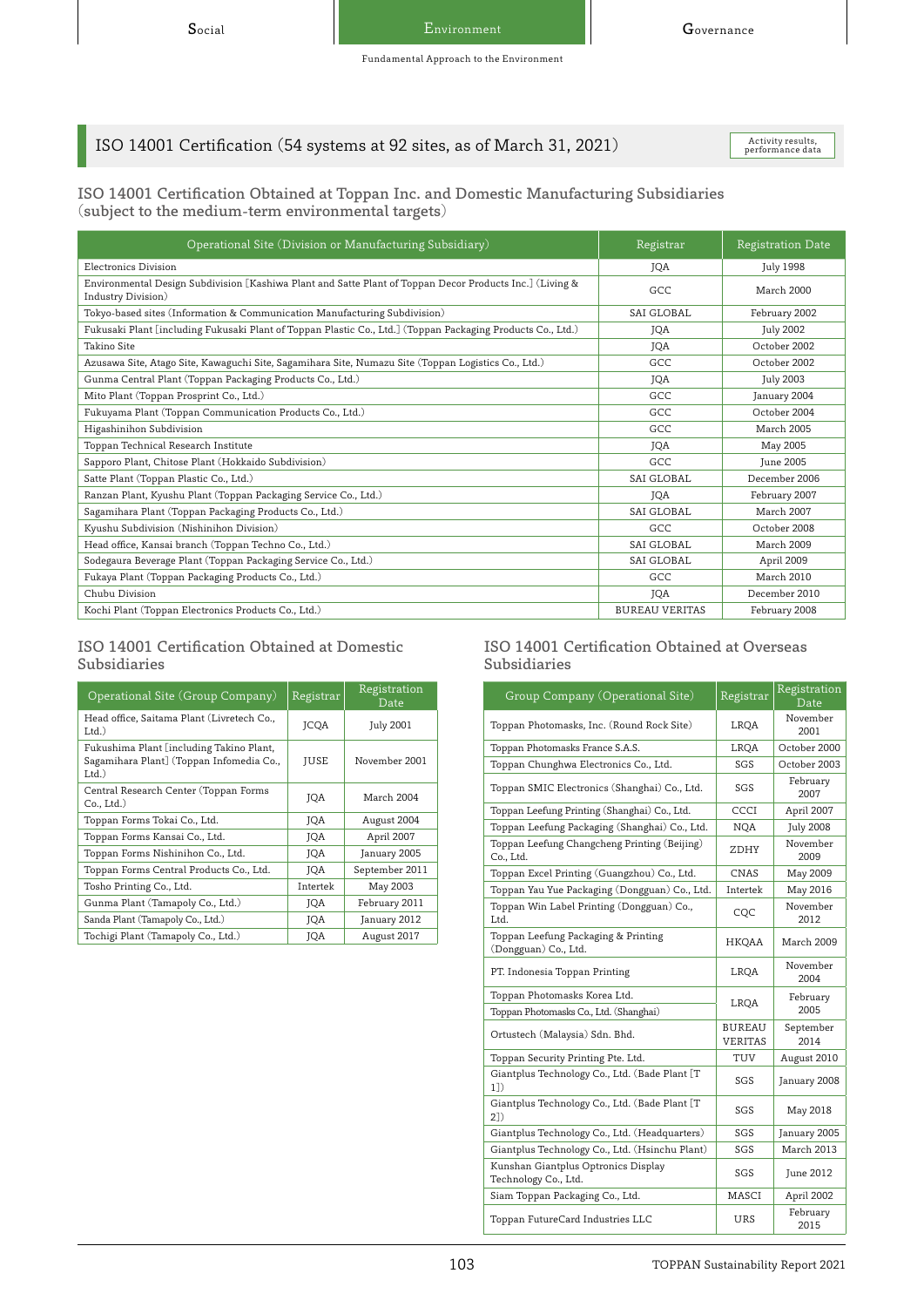Training,<br>education

Training,<br>education

## Environmental Education

The Toppan Group implements various measures to improve the environmental literacy of employees based on social trends related to the environment, priority topics for year-by-year environmental activities, and other environment-related issues. Toppan has been holding sessions for rank-based training,

optional training, and internal auditor training. The rankbased training includes both group sessions and Groupwide e-learning programs. The Group also organizes regular training on Eco-creativity Activities for employees in sales departments.

#### Results of Environmental Education (Fiscal 2020)

| Training                                                                           | Number of Trainees |  |
|------------------------------------------------------------------------------------|--------------------|--|
| New employee training: General environmental education                             | 464                |  |
| E-learning-based program on Toppan's sustainability initiatives                    | 17,759             |  |
| E-learning-based program for personnel in charge of the environment in fiscal 2020 | 545                |  |
| Toppan Challenge School (15 courses)                                               | 68                 |  |
| Toppan Business School (7 courses)                                                 | 1,205              |  |
| Internal environmental auditor training program                                    | 169                |  |

#### Environmental Communication

The Toppan Group develops Environmental Communication Activities to share environmental conservation awareness with stakeholders through community involvement initiatives and environmental education for Group employees and non-Toppan individuals. Toppan has been organizing a host of environmental communication activities such as industrygovernment-academia-civil society projects, the disclosure of environmental performance data on the Toppan website, the publication of Site Eco Reports for surrounding communities and local governments, neighborhood meetings to report on the Group's environmental efforts, and participation in ecoexhibitions and environmental consortiums.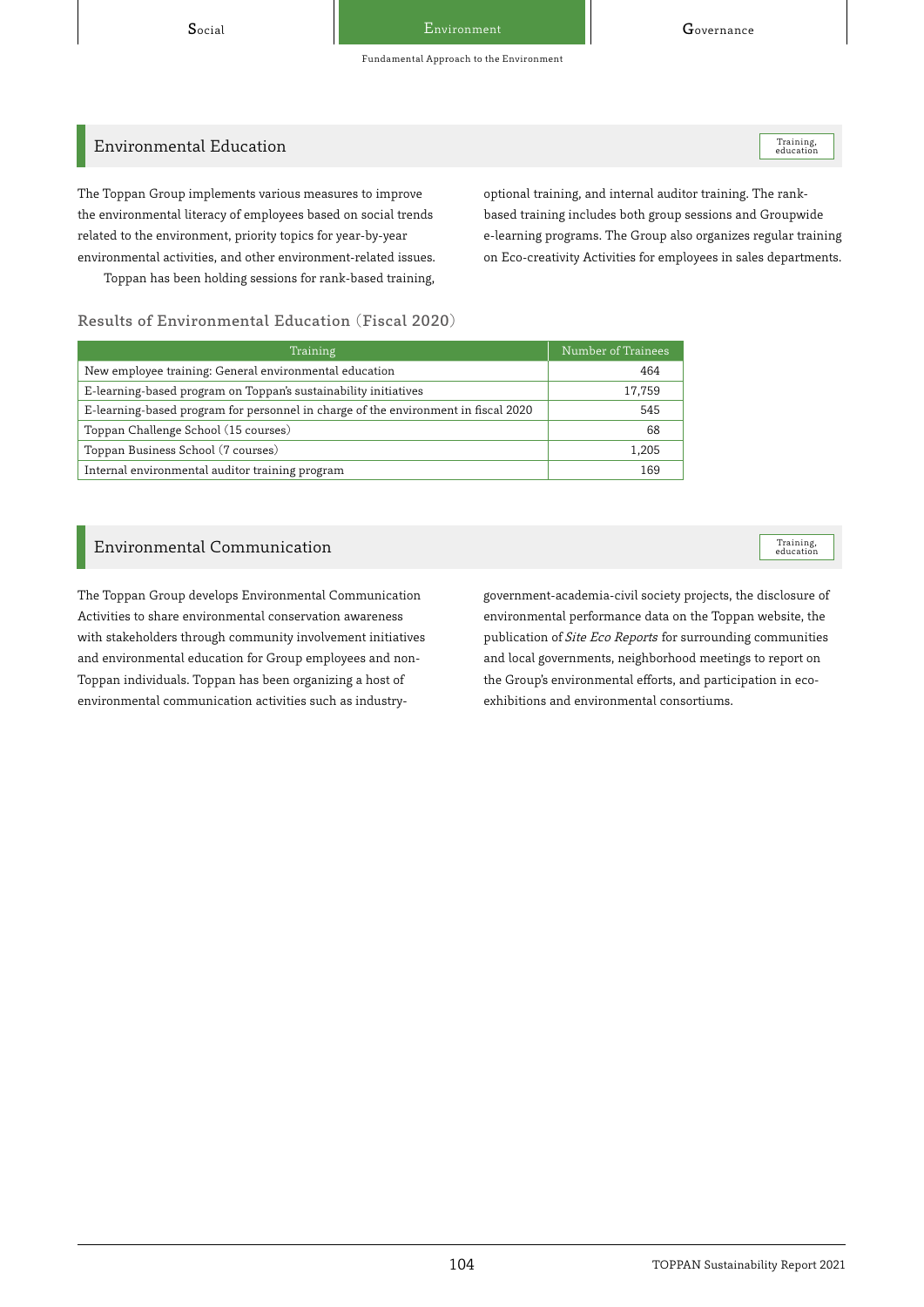Activity results,<br>performance data

# $\frac{1}{\text{Poles}}$  Environmental Targets

#### ■ Toppan Group Environmental Vision 2050

Toppan has formulated the Toppan Group Environmental Vision 2050, a long-term policy for addressing global environmental issues, as a proponent of a sustainable society

#### Toppan Group Environmental Vision 2050

As a member of international society, the Toppan Group aims to enable "fulfilling, sustainable living" by contributing to decarbonization, resource circulation, and the optimal use of water through forward-looking activities with consideration for preservation of the global environment.

- ① Contributing to Decarbonization Aiming for virtually zero Scope 1 and 2 greenhouse gas emissions.
- ② Contributing to Resource Circulation Aiming for zero waste emissions.

that supports all forms of life in the global ecosystem of tomorrow.

③ Optimal Water Use Reducing water consumption and contributing to improved water quality by preventing pollution.

#### ■ Toppan Group Medium-and-Long-Term Environmental Targets for Fiscal 2030

In tandem with the Toppan Group Environmental Vision 2050, Toppan has reviewed the key performance indicators (KPIs) for SDG-linked issues under the "environmentally friendly & sustainable production" theme within the Companywide Materiality category. The review led to the establishment of a new set of target values called the Toppan Group Medium-and-Long-Term Environmental Targets for Fiscal 2030.

#### Toppan Group Medium-and-Long-Term Environmental Targets for Fiscal 2030

① Contributing to Decarbonization

Reduce Scope 1 and 2 greenhouse gas emissions by 32.5% (446 kt-CO<sub>2</sub>e) compared to the fiscal 2017 level (1,373 kt-CO<sub>2</sub>e). (Renewable energy ratio of 6.5%)

Reduce Scope 3 greenhouse gas emissions by 20% (1,224 kt-CO<sub>2</sub>e) compared to the fiscal 2017 level (6,122 kt-CO<sub>2</sub>e).

Based on the new environmental vision, Toppan has employed a backcasting methodology to establish new fiscal 2030 targets for "contributing to decarbonization" and "optimal water use." Toppan has also upwardly revised its target value for reducing Scope 1 and 2 greenhouse gas emissions "contributing to decarbonization."

② Contributing to Resource Circulation Reduce final landfill waste disposal by 60% (4,444 t) compared to the fiscal 2017 level (7,407 t). Increase waste plastic material recycling rate by 12 percentage points (to 65%) compared to the fiscal 2017 level (53%).

③ Optimal Water Use Reduce water consumption, improve water efficiency, and avoid water pollution risks. (Quantitative targets will be set going forward.)

#### ■ Medium-term Environmental Targets for Domestic Sites

The Toppan Group has established medium-term environmental targets for three management indicators at domestic sites for fiscal 2020: a CO2 emission target for the mitigation of global warming, a final landfill waste disposal target for building a recycling-oriented society, and an atmospheric VOC emission target for the conservation of the atmospheric environment. These indicators are calculated for Toppan Inc. and manufacturing subsidiaries in Japan.

#### Medium-term Environmental Targets for Domestic Sites in Fiscal 2020

| 1. Mitigation of global warming                                                                                                                                              | 2. Action for building a<br>recycling-oriented society                                                                                 | 3. Conservation of the<br>atmospheric environment                                                                                             |
|------------------------------------------------------------------------------------------------------------------------------------------------------------------------------|----------------------------------------------------------------------------------------------------------------------------------------|-----------------------------------------------------------------------------------------------------------------------------------------------|
| • Reduce CO <sub>2</sub> emissions by 30% compared to the<br>fiscal 2008 level<br>(751 kt-CO <sub>2</sub> $\rightarrow$ 530 kt-CO <sub>2</sub> : Reduce by 221<br>$kt$ -CO2) | • Reduce final landfill waste disposal by 95%<br>compared to the fiscal 2008 level<br>$(1,584 t \rightarrow 80 t$ : Reduce by 1,504 t) | • Reduce VOC emissions into the atmosphere by<br>70% compared to the fiscal 2008 level<br>$(7,326 t \rightarrow 2,198 t$ : Reduce by 5,128 t) |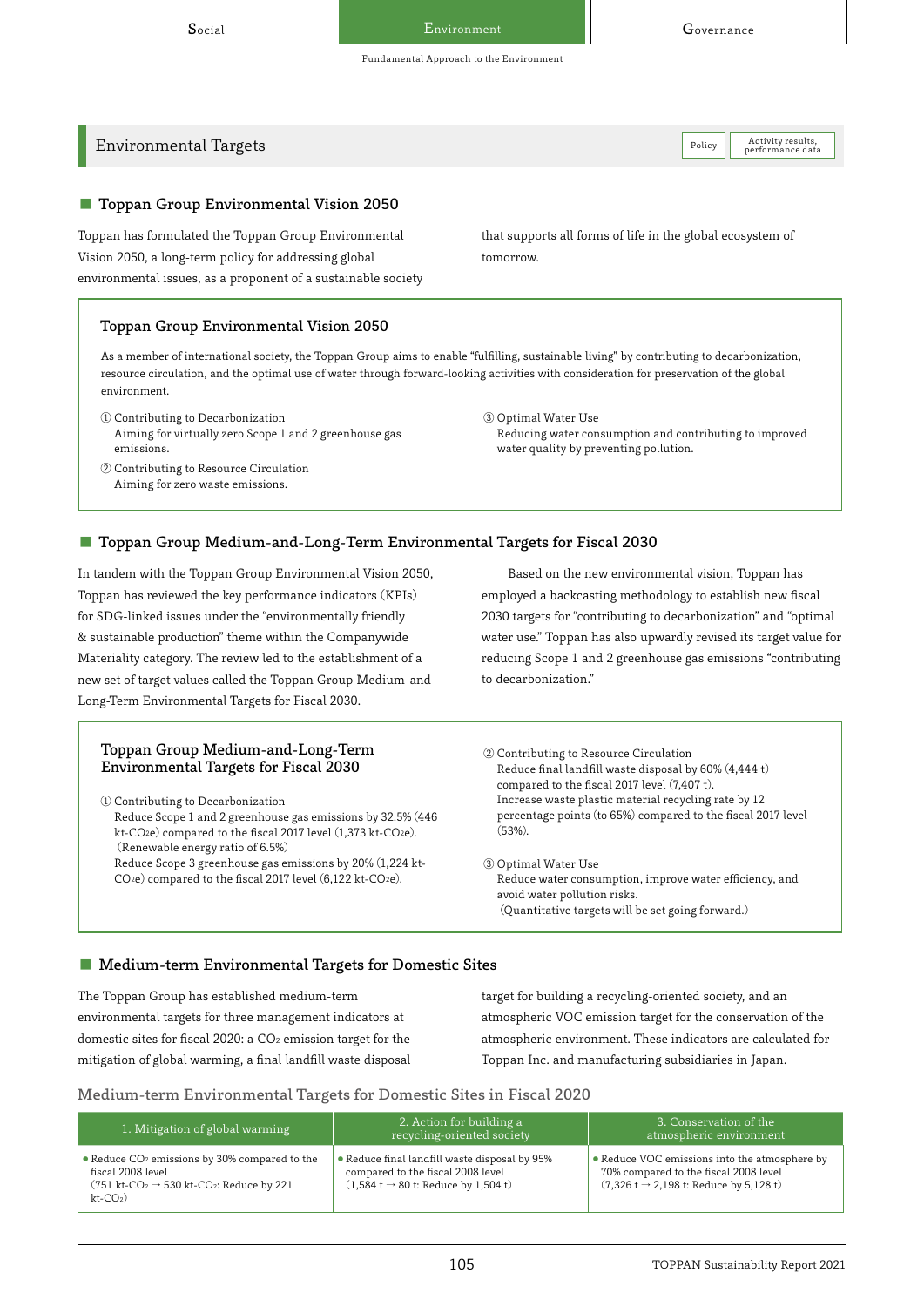Fundamental Approach to the Environment

Every indicator assured by an independent assurance provider is marked with an assurance stamp  $\checkmark$ 

#### ■ Toppan Group Medium-and-Long-Term Environmental Targets (Fiscal 2020 Results)

The Toppan Group has been undertaking environmental conservation activities to ensure that the entire Group attains

The Toppan Group once again achieved its single-year Scope 1 and 2 greenhouse gas (GHG)-emission reduction targets approved by the Science Based Targets initiative (SBTi) in fiscal 2020. • Scope 1 and 2 Greenhouse Gas Emissions  $\vee$  • Scope 3 Greenhouse Gas Emissions  $\vee$ 



\*For Scope 1 and 2 emissions, CO2 emissions associated with electricity consumption at domestic sites are calculated using the basic emission factor according to the method specified in the Ministerial Ordinance Concerning the Calculation of Greenhouse Gas Emissions from Business Activities of Specified Dischargers (the latest amendment on April 30, 2015) issued by the Ministry of the Environment (MOE) of Japan. Meanwhile, CO2 emissions associated with electricity consumption at overseas sites are calculated using country-specific conversion factors published by the International Energy Agency (IEA).

Greenhouse gas emissions associated with fuel consumption, excluding electricity consumption, are calculated globally by the MOE method specified in the Ministerial Ordinance Concerning the Calculation of Greenhouse Gas Emissions from Business Activities of Specified Dischargers (the latest amendment on April 30, 2015).

・ Waste Plastic Material Recycling Rate

In recycling waste plastics, the Toppan Group seeks to attain a new single-year target set for fiscal 2021 in line with the medium-and-long-term targets for fiscal 2030.



the target values set for fiscal 2030. The values from fiscal 2017 are set as baselines.

The Toppan Group failed to attain its single-year Scope 3 GHG-emission reduction target approved by the SBTi in fiscal 2020, mainly due to the additional operational sites acquired through the M&A in fiscal 2019.



\*Methods for calculating the Scope 3 GHG emissions are presented on page 113.

#### • Final Landfill Waste Disposal  $\checkmark$

In recycling waste, the Toppan Group seeks to attain a new single-year target set for fiscal 2021 in line with the mediumand-long-term targets for fiscal 2030.



\*The data for fiscal 2019 and earlier are adjusted based on revised calculation methods.

#### Environmental Targets for Fiscal 2021

|                                           | Environmental Targets                                                                                                                                                          | Management Indicators                  | Target Values for Fiscal 2021 |  |
|-------------------------------------------|--------------------------------------------------------------------------------------------------------------------------------------------------------------------------------|----------------------------------------|-------------------------------|--|
| 1 Contributing to<br>decarbonization      | Reduce CO <sub>2</sub> emissions                                                                                                                                               | Scope 1 and 2 greenhouse gas emissions | 1,174 kt-CO <sub>2</sub> e    |  |
|                                           |                                                                                                                                                                                | Scope 3 greenhouse gas emissions       | 5.745 kt-CO <sub>2</sub> e    |  |
| 2 Contributing to<br>resource circulation | Reduce final landfill waste disposal                                                                                                                                           | Final landfill waste disposal          | 6.126 t                       |  |
|                                           | Circulate resources                                                                                                                                                            | Waste plastic material recycling rate  | 56.5%                         |  |
| 3 Optimal water use                       | Evaluate water consumption according to use at operational sites across the Group and implement an automatic<br>water-quality monitoring system for preventing water pollution |                                        |                               |  |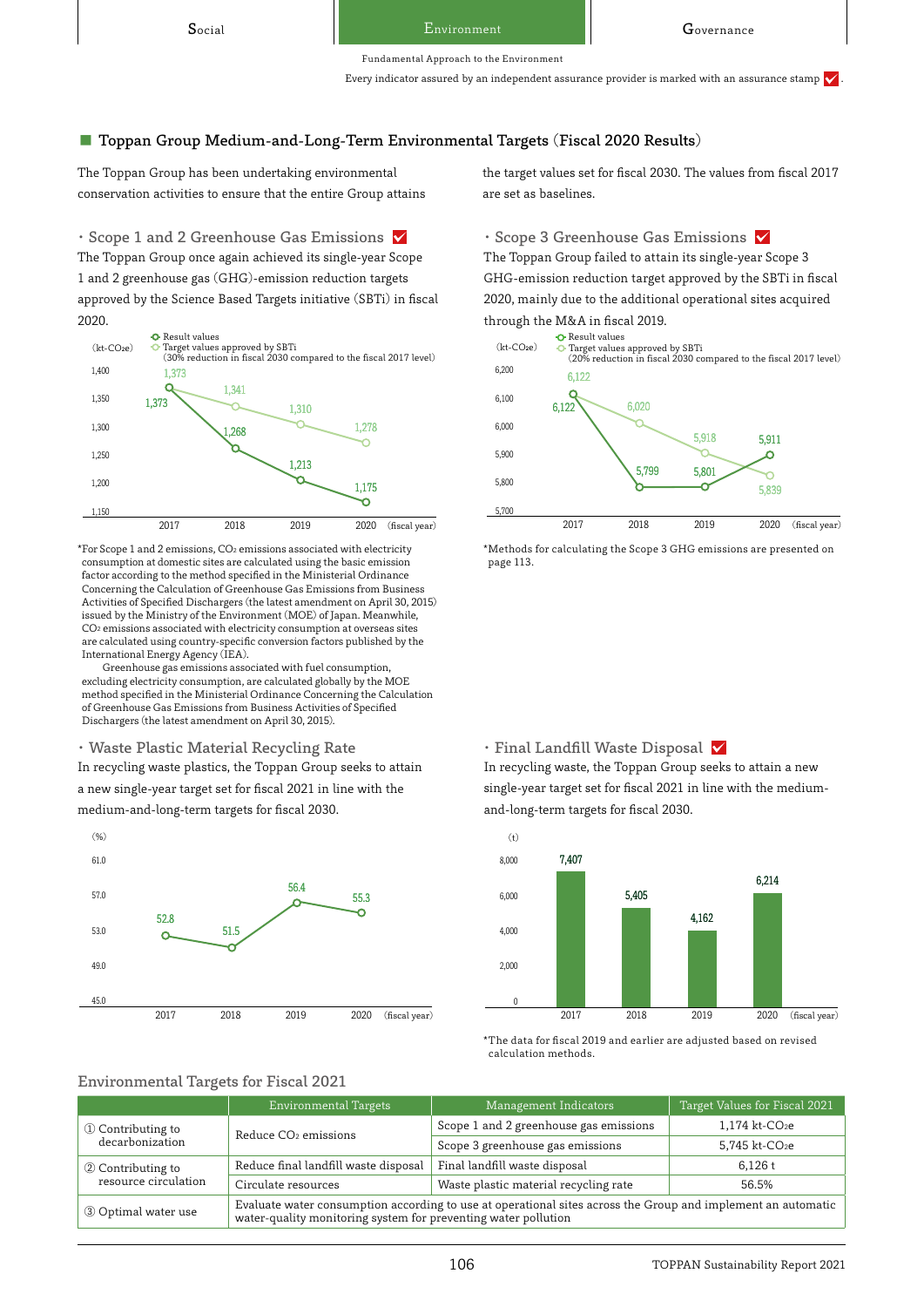Fundamental Approach to the Environment

Every indicator assured by an independent assurance provider is marked with an assurance stamp  $\checkmark$ 

#### ■ Medium-term Environmental Targets for Domestic Sites (Fiscal 2020 Results)

The Toppan Group spent a decade pursuing environmental conservation activities towards the achievement of the fiscal 2020 targets for Toppan Inc. and main domestic Group manufacturing subsidiaries, setting fiscal 2008 values as baselines.

Toppan has succeeded in attaining the fiscal 2020 targets for CO2 emissions and final landfill waste disposal. The Group



\*CO2 emissions associated with electricity consumption are calculated uniformly as 0.378 t-CO2/MWh to confirm the degree of improvement achieved. CO2 emissions in fiscal 2020 totaled 556 kt-CO2 when calculated using the basic emission factor according to the method specified in the Ministerial Ordinance Concerning the Calculation of Greenhouse Gas Emissions from Business Activities of Specified Dischargers (the latest amendment on April 30, 2015) issued by the Ministry of the Environment of Japan.

### VOC Emissions into the Atmosphere



will continue its conservation activities to achieve the nextdecade targets covering all of the operational sites across the Group, including overseas sites, for fiscal 2030.

The fiscal 2020 targets for VOC emissions into the atmosphere, on the other hand, were not achieved. The Group will expand its efforts to reduce the use and atmospheric emissions of VOCs in the years to come.



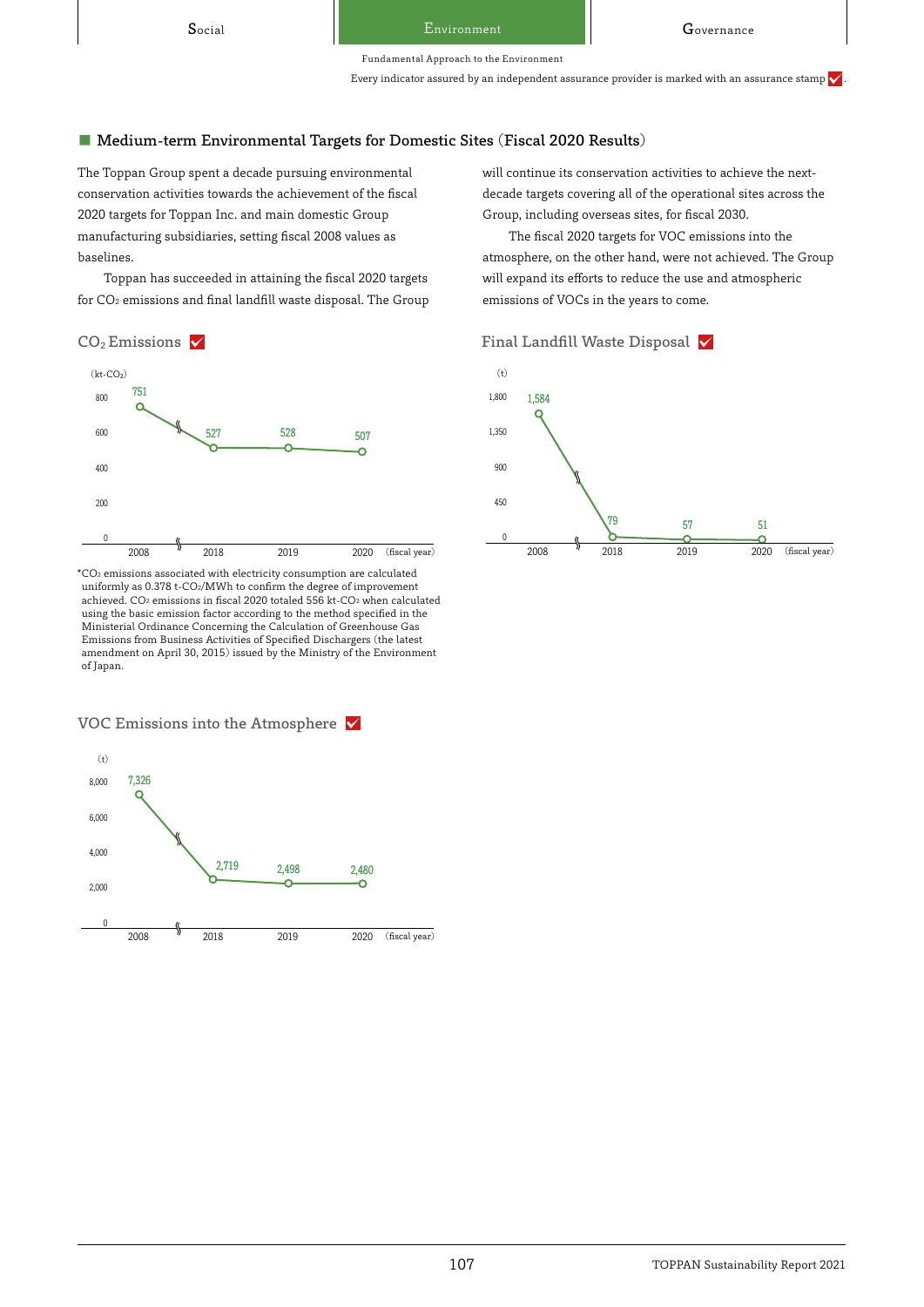Every indicator assured by an independent assurance provider is marked with an assurance stamp  $\checkmark$ 

# ■ Single-year Environmental Targets (Fiscal 2020 Results)

Values, Results, and Evaluation of Environmental Targets for Fiscal 2020  $\times$ 

| Environmental Targets |                                                      | Management Indicators                | Fiscal 2020            |                        |                   |            |
|-----------------------|------------------------------------------------------|--------------------------------------|------------------------|------------------------|-------------------|------------|
|                       |                                                      |                                      | <b>Target Values</b>   | Results                | Achievement Rates | Evaluation |
|                       | Mitigation of global warming                         | $CO2$ emissions                      | 530 kt-CO <sub>2</sub> | 507 kt-CO <sub>2</sub> | 104.4%            | А          |
|                       | Reduce CO <sub>2</sub> emissions                     |                                      |                        |                        |                   |            |
| 2                     | Action for building a recycling-<br>oriented society | Final landfill waste disposal        | 72t                    | 51t                    | 128.8%            | S          |
|                       | Reduce final landfill waste disposal                 |                                      |                        |                        |                   |            |
|                       | 3 Conservation of the atmospheric<br>environment     | VOC emissions into the<br>atmosphere | 2.198t                 | 2.480t                 | 87.1%             | B          |
|                       | Reduce VOC emissions into the<br>atmosphere          |                                      |                        |                        |                   |            |

Evaluation criteria

S: Results achieved far surpass the targets (achievement rate [%]  $\geqq 105)$ 

A: Targets achieved (100 ≦ achievement rate [%] < 105)

B: Activities fully carried out, but targets unachieved (70  $\leq$  achievement rate  $[%] < 100$ )

C: Activities insufficient (achievement rate [%] < 70)

Achievement rate: 200 – (values actually achieved / target values) x 100 [%]